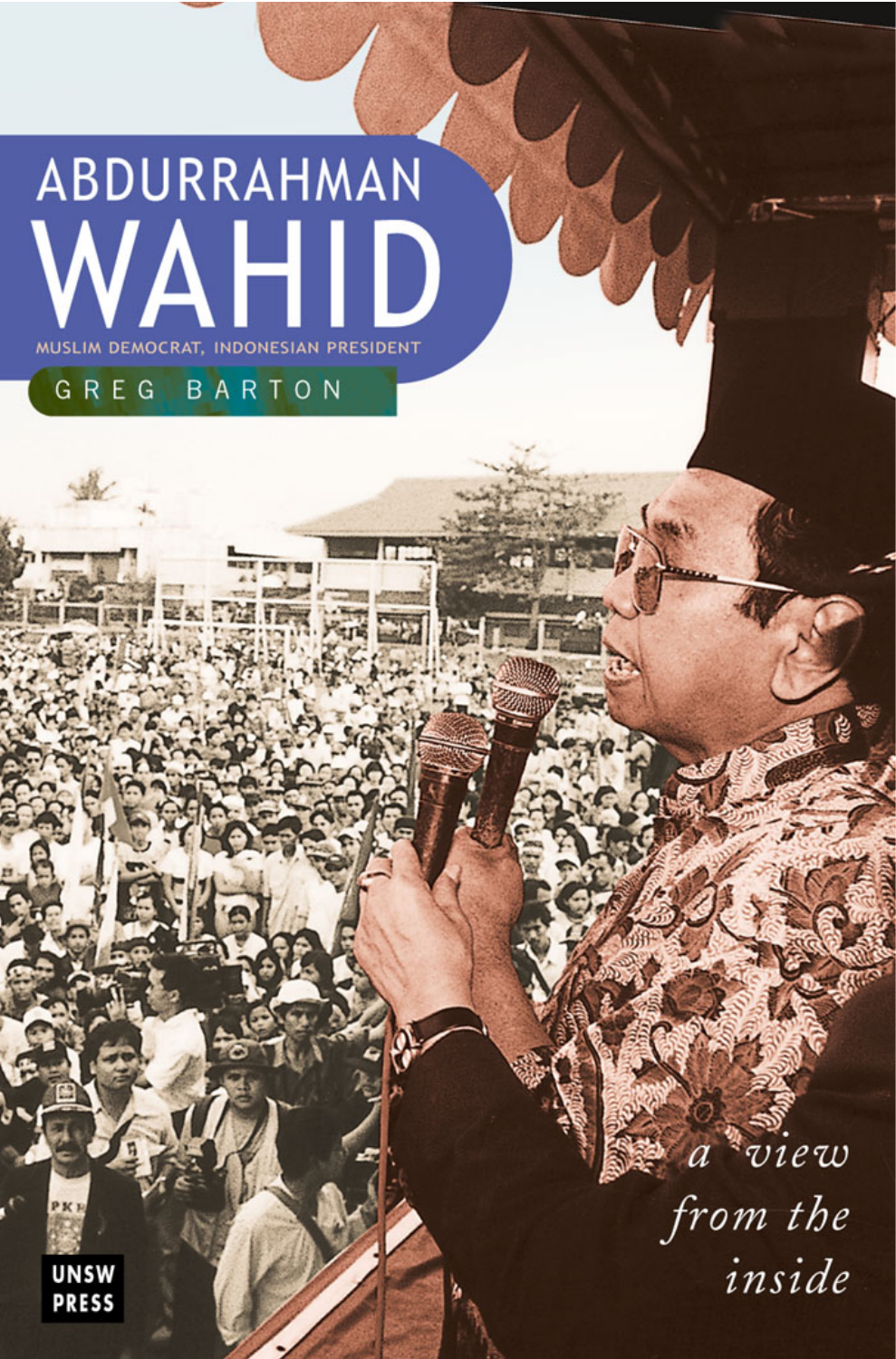## ABDURRAHMAN WAHID MUSLIM DEMOCRAT. INDONESIAN PRESIDENT

GREG BARTON is a senior lecturer in the Faculty of Arts at Deakin University, Geelong, Victoria. Since the late 1980s he has researched the influence of Islamic liberalism in Indonesia and its contribution to the development of civil society and democracy. One of the central figures in his research has been Abdurrahman Wahid, whom Barton has come to know better than perhaps any other researcher.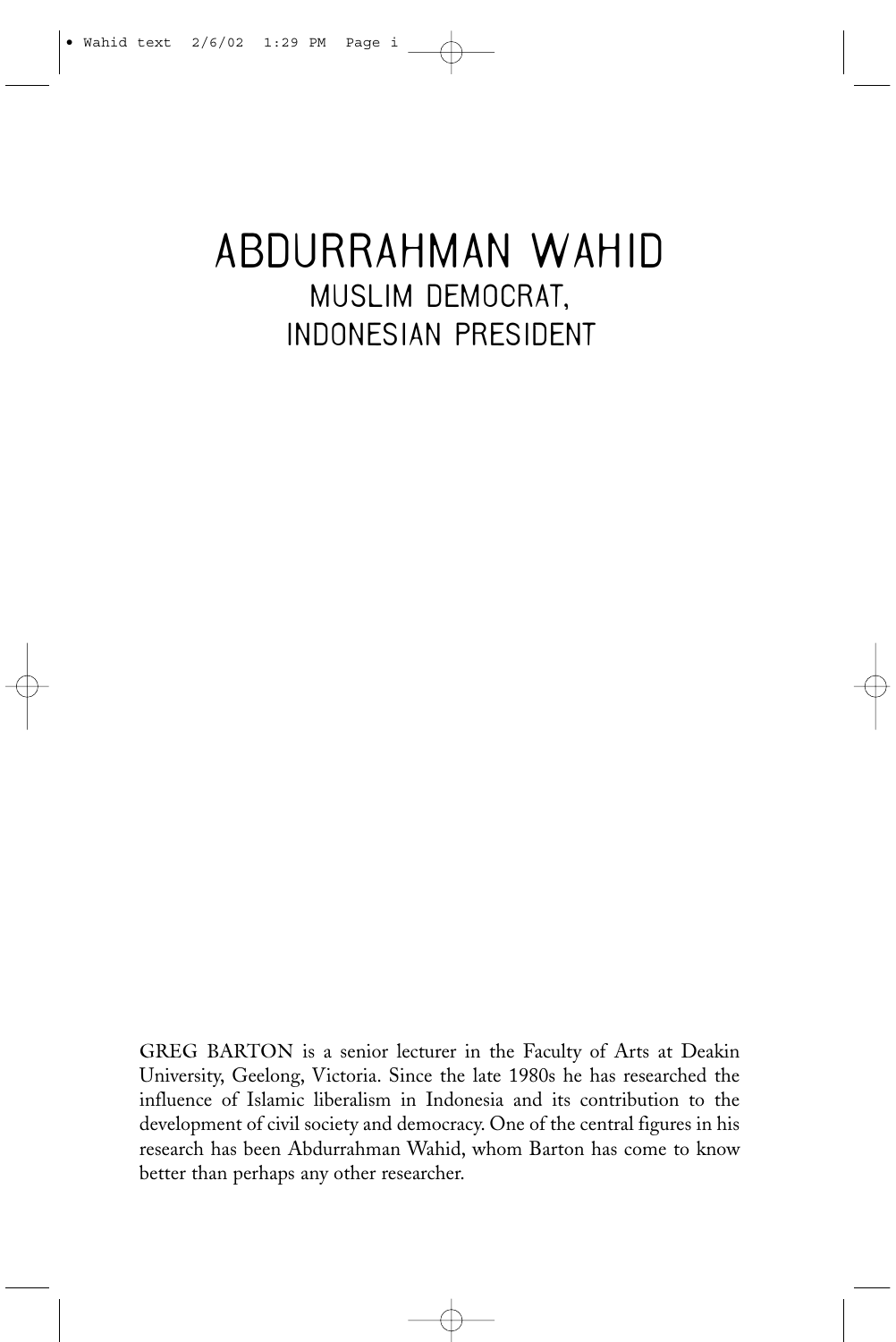**This page intentionally left blank**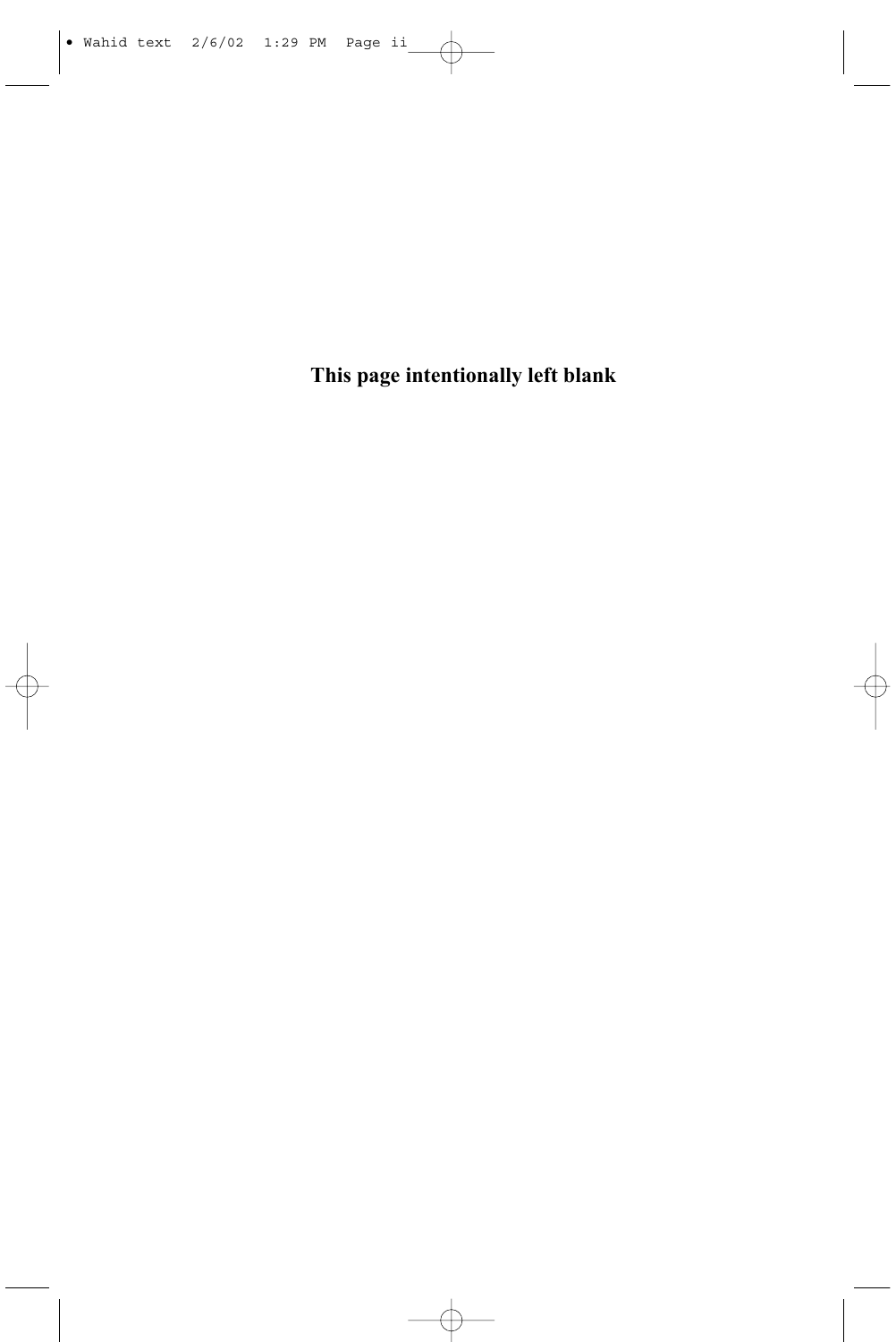## ABDURRAHMAN WAHID MUSLIM DEMOCRAT, INDONESIAN PRESIDENT

*A view from the inside*

Greg Barton

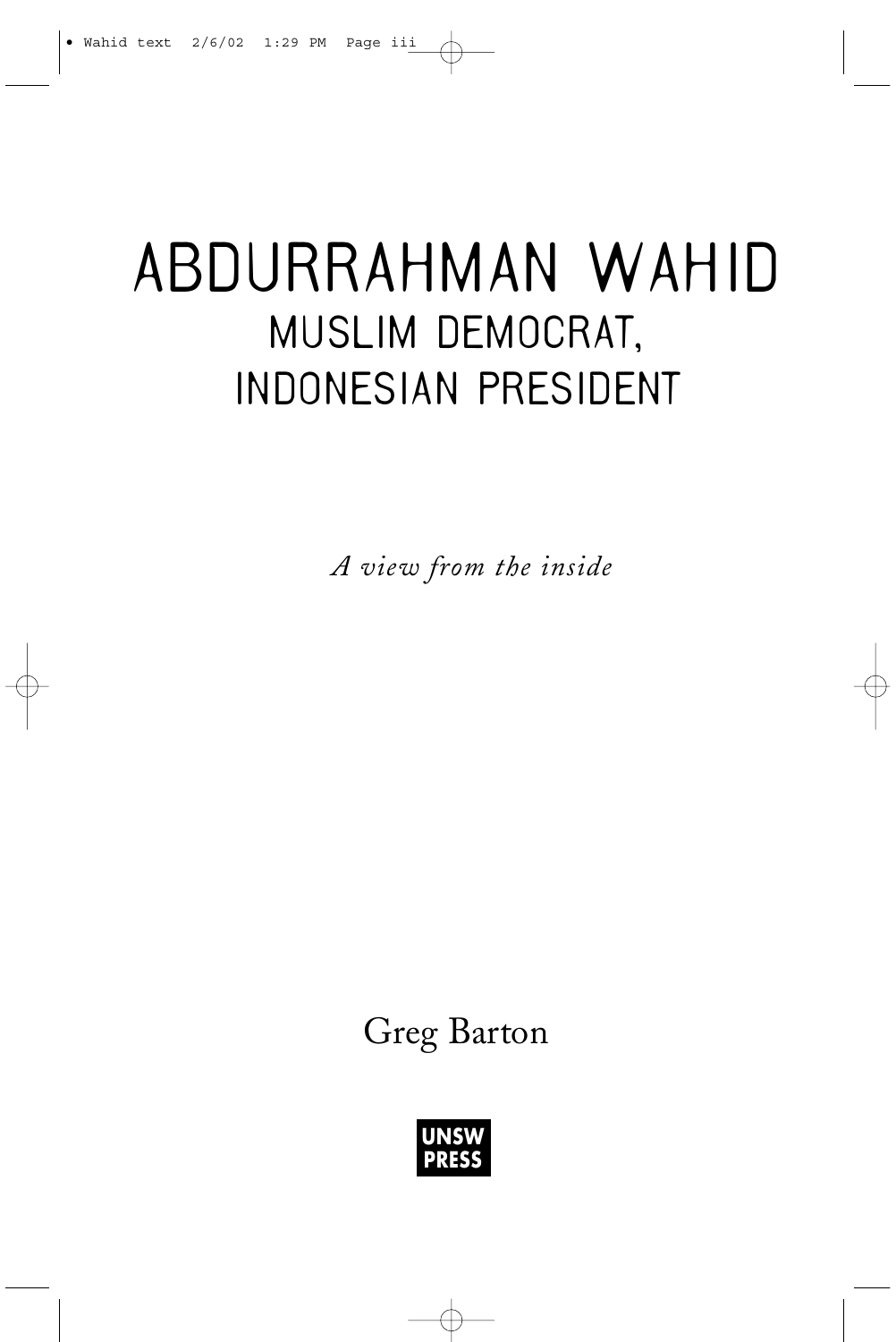For Siew Mee and Hannah and in memory of Herb Feith

#### **A UNSW Press book**

*Published by* University of New South Wales Press Ltd University of New South Wales UNSW Sydney NSW 2052 AUSTRALIA www.unswpress.com.au

© Greg Barton 2002 First published 2002

This book is copyright. Apart from any fair dealing for purposes of private study, research, criticism or review, as permitted under the Copyright Act, no part may be reproduced by any process without written permission. Inquiries should be addressed to the publisher.

National Library of Australia Cataloguing-in-Publication entry:

Barton, Greg, 1962– . Abdurrahman Wahid: Muslim democrat, Indonesian president.

Bibliography. Includes index. ISBN 0 86840 405 5.

Wahid, Abdurrahman, 1940– . 2. Presidents — Indonesia — Biography. 3. Indonesia — Politics and government — 1998– . I. Title.

321.0092

*Printer* Kyodo Printing, Singapore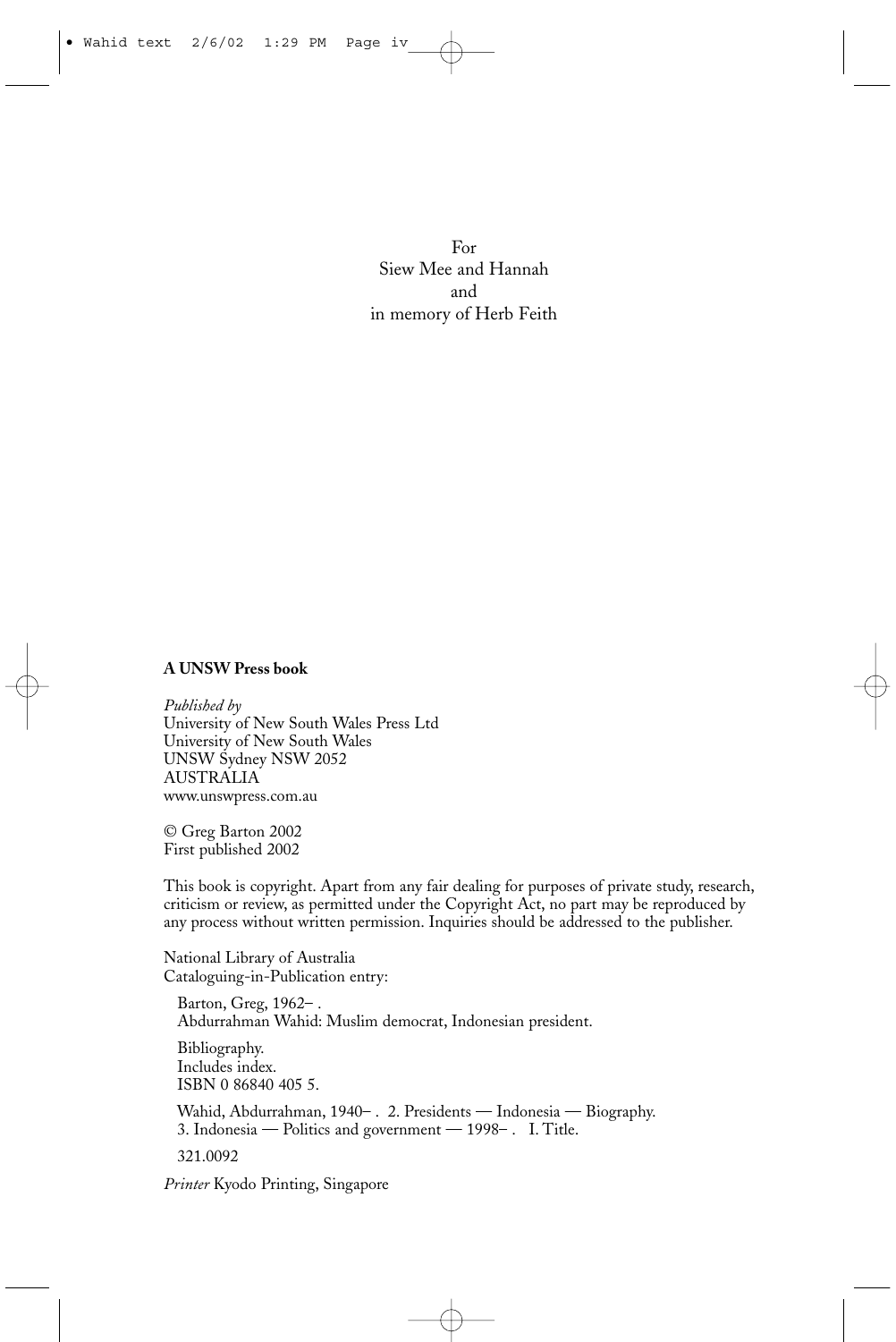## CONTENTS

| Preface                    |                                                        | 1   |
|----------------------------|--------------------------------------------------------|-----|
| Acknowledgments            |                                                        | 5   |
| Glossary and Abbreviations |                                                        | 9   |
| Prologue                   |                                                        | 18  |
|                            | PART 1 PESANTREN AND FAMILY                            |     |
| 1                          | Growing up in <i>pesantren</i> and politics, 1940–1963 | 37  |
| 2                          | Islam in Indonesia: modernists and traditionalists     | 62  |
|                            | PART 2 THE MAKING OF AN INTELLECTUAL                   |     |
| 3                          | Cairo, Baghdad and Europe, 1963–1971                   | 83  |
| 4                          | The <i>pesantren</i> and reform, 1971-1982             | 102 |
|                            | PART 3 ISLAM AND MODERNITY                             |     |
| 5                          | Abdurrahman and liberal Islam                          | 119 |
| 6                          | On the brink of change, 1982–1984                      | 132 |
|                            |                                                        |     |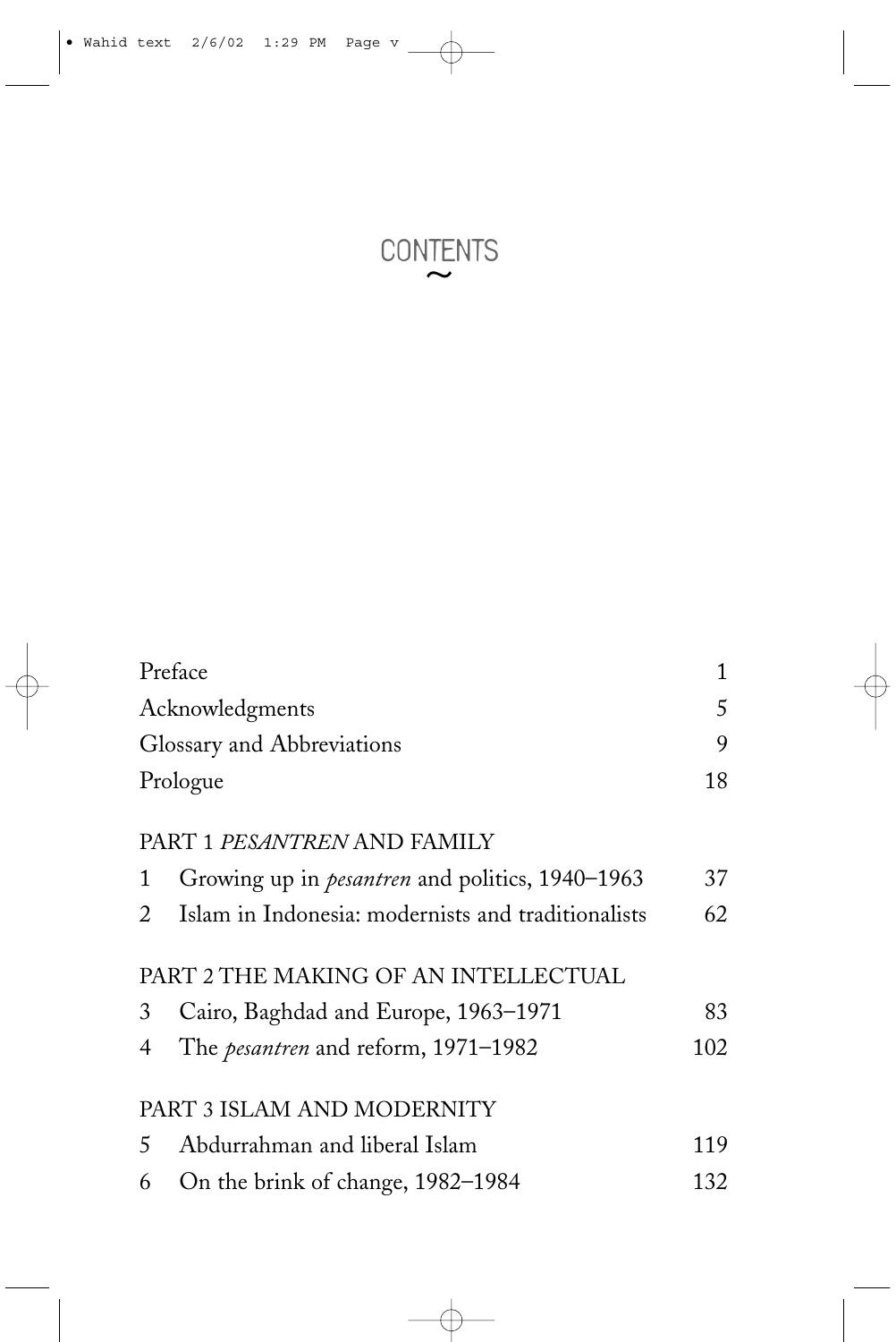|                                | PART 4 CIVIL SOCIETY AND ISLAM                             |     |
|--------------------------------|------------------------------------------------------------|-----|
| $\overline{7}$                 | Reform and controversy, 1984–1990                          | 147 |
| 8                              | Pushing the limits, 1990–1994                              | 179 |
|                                | PART 5 POLITICS, REFORM AND THE PRESIDENCY                 |     |
| 9                              | Contending with Soeharto, 1994–1998                        | 209 |
| 10                             | Islam, politics and elections, 1998-1999                   | 245 |
|                                | 11 A brief honeymoon, 1999–2000                            | 285 |
|                                | 12 Regime change and the fight for survival, 1999–2001 330 |     |
| Epilogue                       |                                                            | 359 |
|                                | Conclusion                                                 |     |
| <b>Notes</b>                   |                                                            | 386 |
| References and Further Reading |                                                            | 400 |
|                                | Index                                                      |     |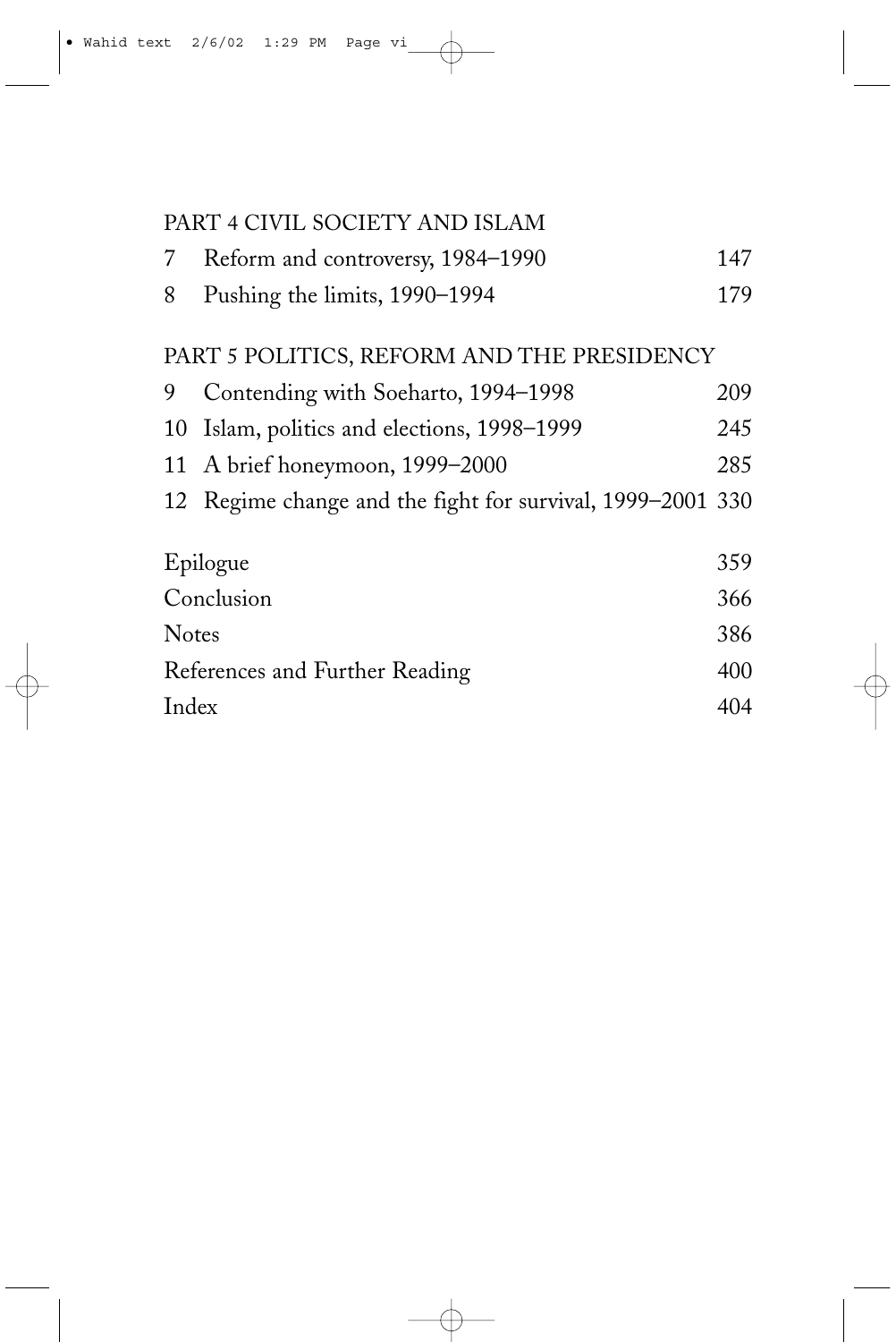

Few biographers like to imagine that their own subject is anything less than unusual and interesting. I certainly feel the same way about the focus of this biography for the most subjective of reasons, but I also believe that there are objective reasons for regarding Abdurrahman Wahid, or Gus Dur as he is known affectionately by tens of millions, as representing a most remarkable subject. I am also well aware that I have written a rather unusual biography.

By the conventions of the genre, a serious biography is generally hammered out in long sessions examining archives or interviewing dozens of people who knew the subject, all of which is documented in extensive footnotes. The approach that I have taken is somewhat different, for while this biography does benefit from extensive reading and research and from numerous interviews with a wide range of individuals, it deliberately focuses on the subject's own account. The reason is simple: I had a unique opportunity to observe and interact with Abdurrahman during a critical period of his life and was therefore in a position to give a firsthand account. I was privileged to be given remarkable access to Abdurrahman throughout his political campaign after the fall of Suharto and throughout his presidency; I spent hundreds of hours with him during this period, having already come to know him very well since first meeting him in the late 1980s. During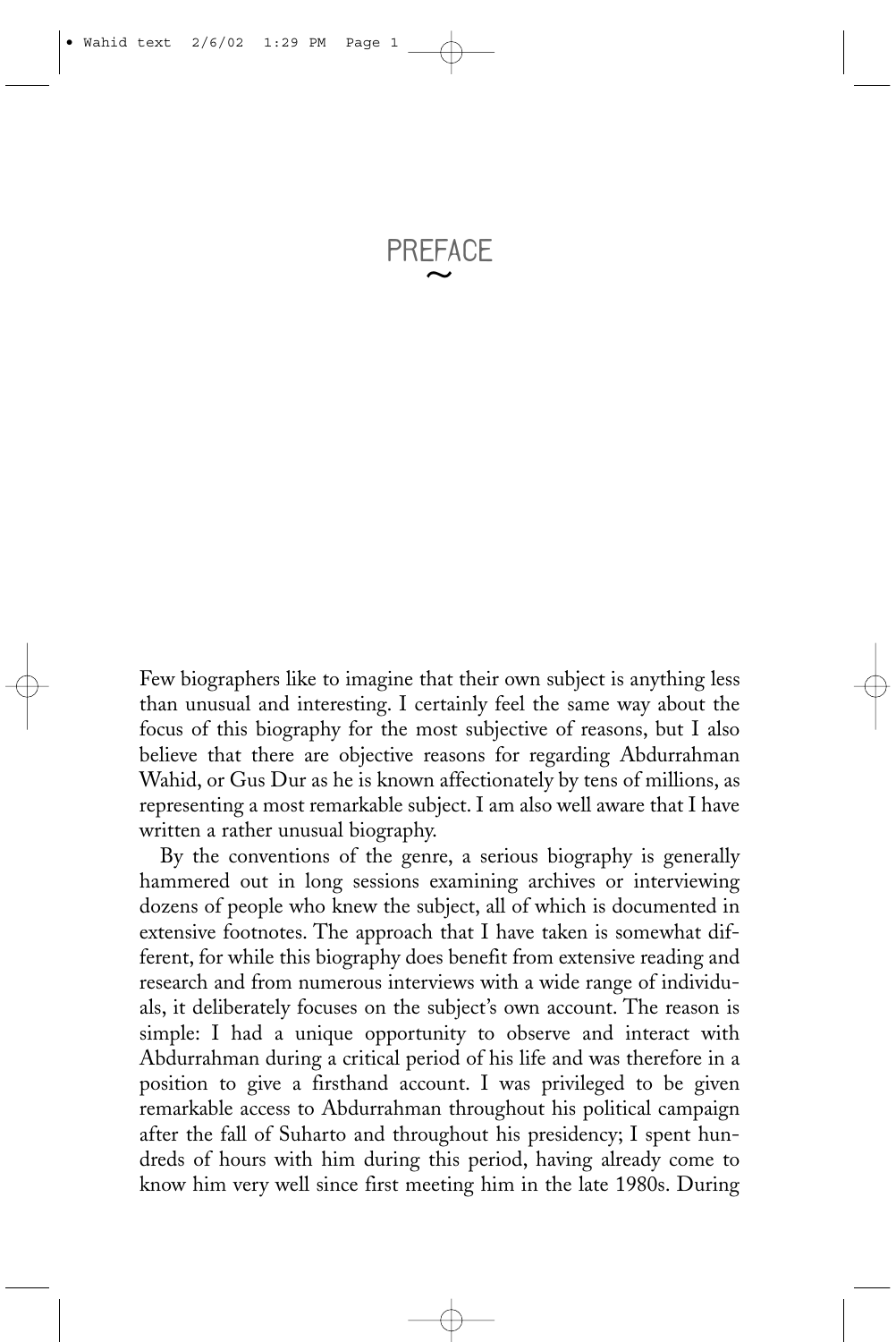his 21-month presidency I spent about seven months as his guest, rising most mornings at 4.30 am to spend the first three hours of the day with him. I was also able to travel with him around Indonesia, and occasionally abroad, and observe him at work as president.

It seemed to me that, because both Abdurrahman and his world of traditionalist Islam are frequently misunderstood, even within Indonesia, an account that attempted to understand the man and his world empathetically from his point of view would have significant value, especially if it drew on firsthand observation.

This does not mean that the approach I have taken is uncritical. On the contrary, I have wrestled with this material over many years and in the later chapters in particular this has led me to make a series of critical observations. This is made easier for me because the bulk of this book focuses on the period since I have come to know Abdurrahman and was able to observe many of the key developments described here. What this means, of course, is that this is a very personal and subjective account. This is both its strength and its weakness, but in this it is not so different from other biographies as might first appear. All biographies are essentially interpretations of an individual's life, and none is entirely objective in an absolute sense. Some benefit from decades even centuries — of critical distance and vast bodies of earlier scholarship; others from direct access to more immediate sources. There are advantages and disadvantages with each. Consequently, although I believe that it is important that future biographers of Abdurrahman Wahid draw on material other than what I have used here, I don't believe that the approach taken here is any less valid.

Another defining characteristic of this account is that it is deliberately written to be accessible to as broad a readership as possible. As a professional academic I have found it the most challenging piece of writing that I have ever undertaken. I have spent years wrestling with trying to understand Abdurrahman and attempting to establish a coherent interpretation, so far as it is possible, of his convictions and behaviour. It seemed to me that there was little benefit in burdening the reader with an account of my struggles. Instead, I have tried to present the results of my research as straightforwardly as possible while also tying my reading of events into what I hope is a reasonably vivid narrative account.

I owe a great debt to many people with whom I have talked about Abdurrahman over the years; only a small number of them are mentioned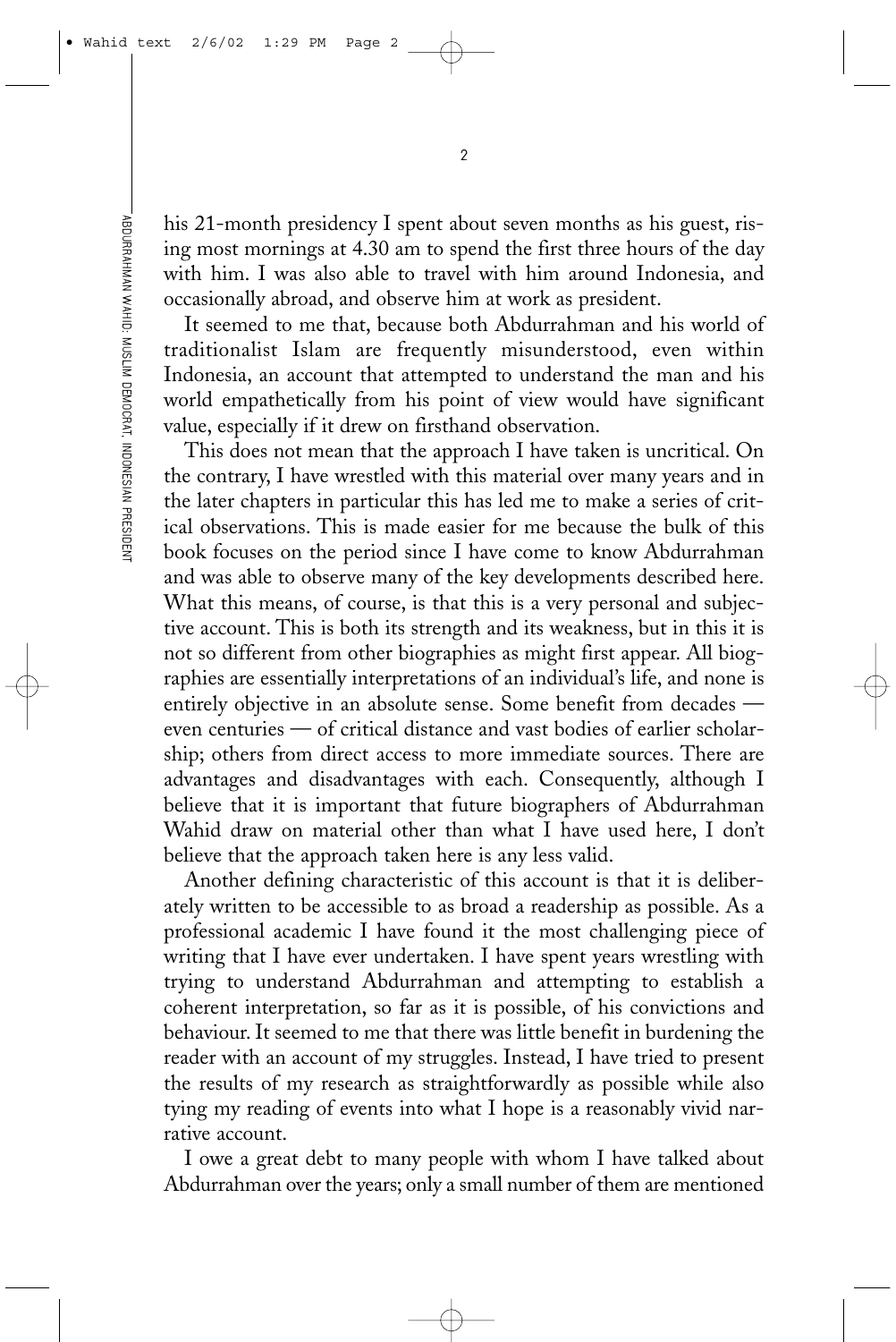PREFACI

by name in the acknowledgements that follow. Many of these conversations took the form of formal interviews, a number of which were recorded; others took the form of conversations of a kind that it did not seem appropriate to record. Indeed many of these conversations were so intimate that even to refer to them in footnotes was not appropriate. In recent years I have often had opportunity to meet with government ministers, religious leaders, intellectuals, activists, military generals, and other members of the Indonesian elite and have enjoyed many fruitful conversations. Few of these are referred to directly in this volume but all of them contributed, in some way or other, to my understanding of events. I have also been in the fortunate position of being able to accompany Abdurrahman and witness many of the events described here. Frequently I have found my observations of what I saw are at variance with contemporary accounts in the media. This does not mean, of course, that my recollection of events is always correct, or that it is always superior to media accounts. I have gained valuable insight both from reading accounts in the press and also from speaking directly with journalists. Nevertheless, I have oriented my account very much to what I have observed, in the hope that it communicates something to the reader that a secondhand account cannot do.

During the process of researching this volume I have experienced tremendous emotional pressure. I have seen Abdurrahman's strengths and weaknesses as few outside his immediate family have done. I have experienced extreme frustration and despair when he has made grave mistakes, as often happened during his presidency, and I have also seen something of the vision that drives him on. He has been a remarkably generous friend and has opened himself to me in a way in which few people would to a biographer. And while this account draws heavily, and therefore depends greatly, on firsthand observation and Abdurrahman's own recollections, there is no sense in which I have been directed to write anything at all. At no point has he, or anyone around him, attempted to influence what I was writing. Naturally, this degree of trust, combined with my own sense of what is fair and ethical, has left me with a sense of where it is reasonable for this biography to go. There are certain areas that, it seemed to me, because of their personal nature, that I had no good reason to investigate in this book at this time. There were other matters, such as the affairs of Abdurrahman's party, PKB, that I felt to be beyond the scope of this study, important though they no doubt are — this book is already too long as it is.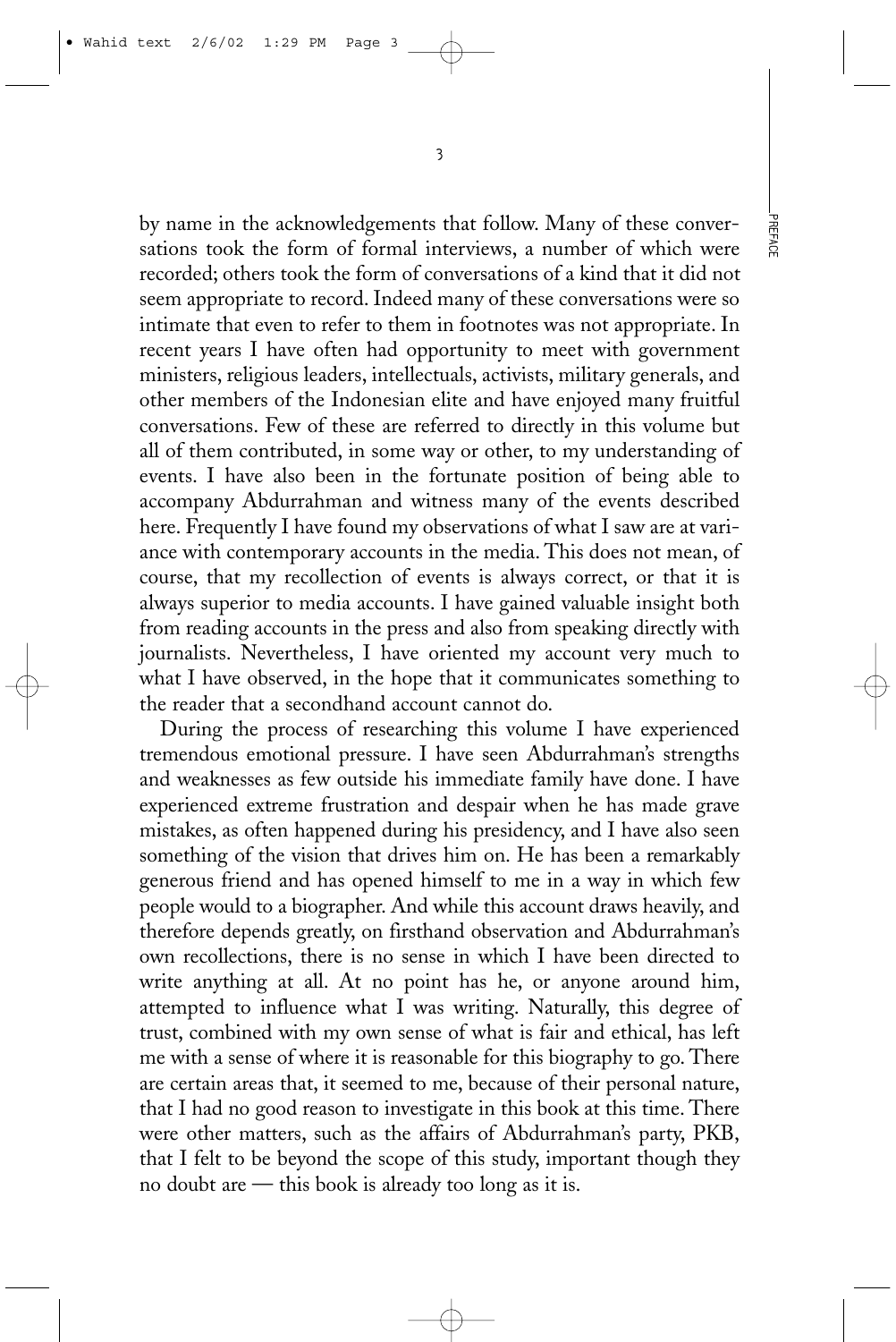## ACKNOWLEDGMENTS

There are many people who have helped in the writing of this book but only some can be named here. Whether named or unnamed, I am deeply grateful to the multitude of people whose friendship, hospitality, advice and help I have experienced over the years.

The person to whom I owe the single greatest debt of gratitude is my wife, Siew Mee. She has patiently encouraged and endured not only during the years that went directly into the making of this book but also in the decade that came before, during which I undertook the research that forms the foundation of this book. I am deeply grateful, too, to our daughter, Hannah, for her stoic acceptance of the demands that my ongoing research has placed upon our family. Hannah's earliest memories include a seemingly endless series of rushed goodbyes in the middle of the night as I once again sped off to Jakarta, leaving her for weeks at a time. For years on end, all that she and Siew Mee knew of family holidays was joining me for whatever left over pieces of time they could grab during inter-semester fieldwork trips to Java. Even when I was physically at home with them, my mind was often elsewhere or I was locked in the study, making them as much as me prisoners of the demands of my chosen career. Consequently, it is no polite exaggeration to say that this book would not have been possible without their patient forbearance and generous sacrifice.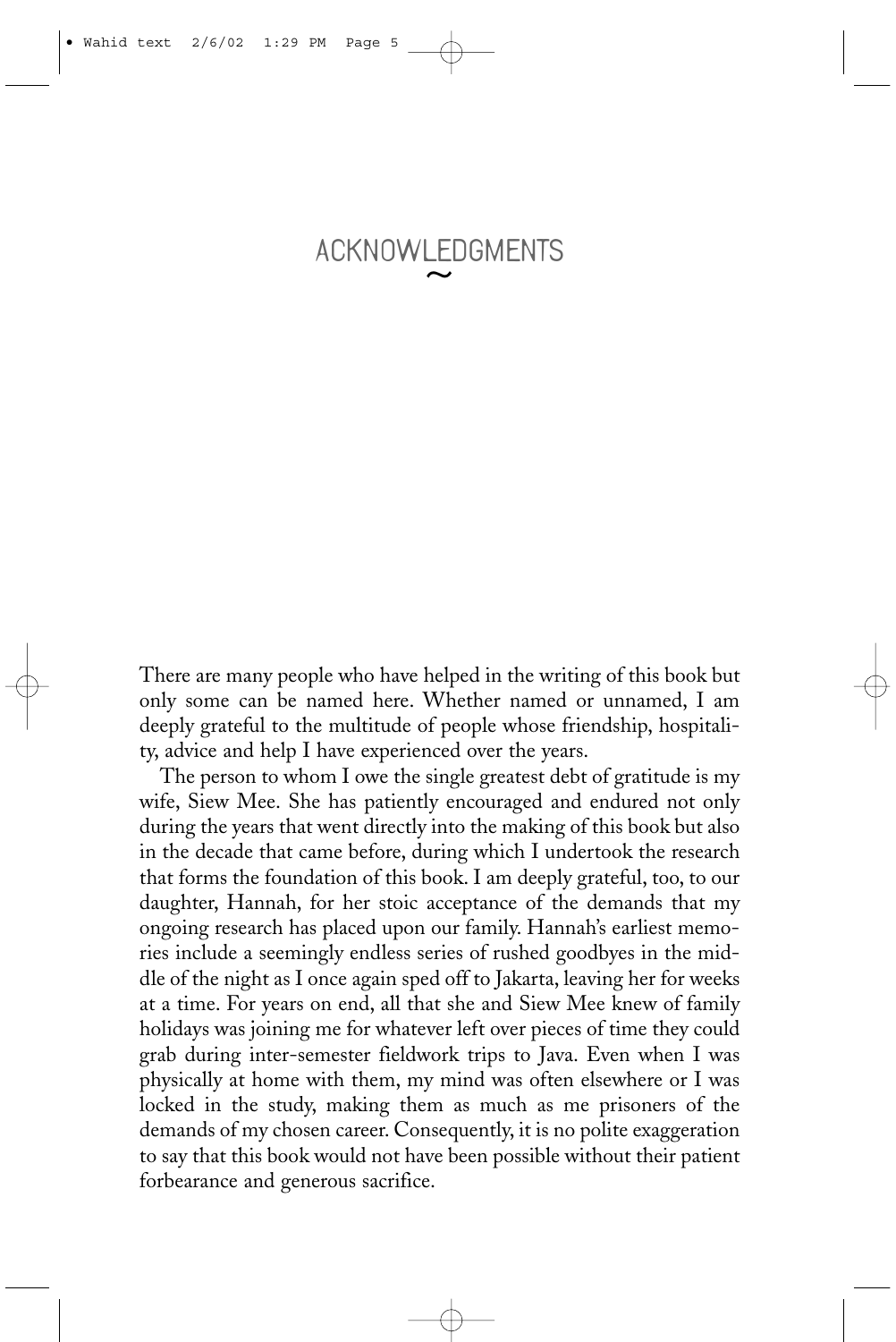I am also deeply grateful to my parents, Jim and Edie Barton, whose support went well beyond kindly words of encouragement and finally became for me an affirmation that I really did have something worthwhile to contribute.

Alongside my own nuclear and extended family there is another family that has patiently bore my often unreasonable demands and repaid them with friendship and understanding and the gracious inclusion of me into their world and their lives. I am deeply thankful to Abdurrahman and Nuriyah and to their daughters Alissa, Yenny, Anita and Inayah. For years, Abdurrahman has responded to my clumsy probing into his personal affairs with patience and generous friendship. And Yenny, in particular, has gone out of her way more times than I can now remember to see that I had the access that I needed. That this continued unchanged even during the difficult months of his presidency is something that I still find remarkable. I also find it remarkable, and feel compelled to note it here, that at no time did Abdurrahman or Yenny or anyone else in the Wahid family ever try, directly or indirectly, to influence my account. Instead, they simply extended to me unfettered access and genuine friendship. To say that I could not ask for more helpful and trusting subjects falls well short of the mark — I could not ask for better friends.

There are many other friends in Indonesia, more than I can list here, to whom I owe a debt of gratitude to for their help, encouragement and friendship over the years. They include Munib Huda, Ratih Hardjono, Djohan Effendi, Mohamed Sobary, Henry and Martha Tong, Andy and Diena Trigg and Greg and Sarah Moriarty. I am also grateful for the professional help of Rohim Ghazali, Ahmad Suaedy and friends from Paramadina, NU and elsewhere who have helped me with my research over many years. In more recent times I have been extraordinarily helped and encouraged by friends such as Wimar Witoelar, Mark Hanusz and Dian Wirjawan and I am deeply grateful to them for their advice and understanding help.

Back in Australia, I am very grateful for the encouragement and support of many people who believed in me when my own confidence had long begun to waver. I particularly wish to thank Peter Browne, formerly from UNSW Press, for his wise counsel, his enormously helpful feedback and his unfailing encouragement. I am grateful too, to Janet Mackenzie for skillfully helping turn my prolix prose into something a little easier to read and to Felicity Raeburn and Edie Barton for their patient help with developing and refining my manuscript.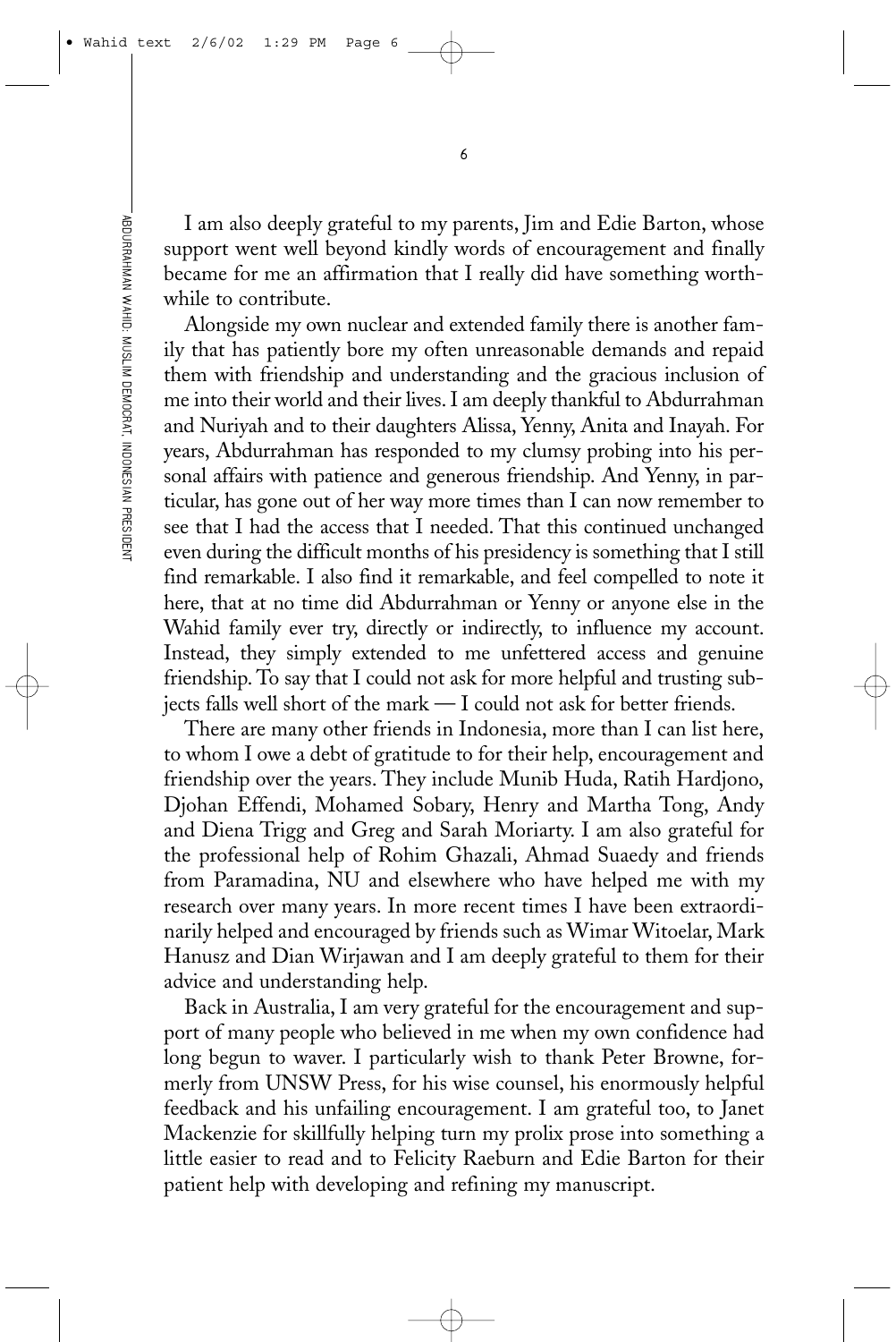I also owe special debt of gratitude to Greg Fealy, Hamish MacDonald and Ed Aspinall for their careful work in pointing out the many flaws in my manuscript and their fearless advice to me. This book would be very much poorer without their contribution and I am grateful to them for saving me from going to print with a multitude of gaffs and mistakes. No doubt there will still be many things about this book with which they will take issue, some arising from difference in academic opinion and some from the limitations arising from this book's scope and focus; such is the nature of academic books, especially biographies. I am deeply appreciative of their patient scholarship and all that they have done to try and help me and this account. Needless to say, however, I take full responsibility for all errors, flaws and failings within this book.

This book was largely written in 2000, with several final chapters being added in 2001. The research, however, began in earnest in 1997 and over the past five years I have made numerous field trips to Indonesia which have directly and indirectly contributed to this book. This broader research would not have been possible without the support of the Australian Research Council (ARC) and my employer, Deakin University. I received two three-year research grants from the ARC to study 'The influence of Islamic liberalism' and 'Islam and civil society in Indonesia', and this book represents one of the direct outcomes of those research projects. I am also very grateful to Deakin University, and the Faculty of Arts and the School of Social Inquiry within it, for the understanding and flexibility that has been extended to me, allowing me to spend months each year away from campus on field work. I am particularly appreciative of the Dean's publication support scheme which made it possible for me to spend the first half of 2000 focusing almost exclusively on hammering out a manuscript.

I am also grateful for the permission from several parties for me to use material in this book. I thank the photographers at the Presidential Palace, Antara news agency, *Kompas* newspaper and the Wahid family for the use of some of their photographs. I also thank the *Age* and the *Sydney Morning Herald* for allowing me to use in the epilogue material that I earlier wrote for publication in their pages on 28 July 2001. Similarly, I am also thankful to Carfax Publishing for allowing me to use a revised version of an article I wrote for *Pacifica Review* (Vol. 13, No. 3, October 2001) in the conclusion of this book.

I also owe a debt of gratitute to the tireless, anonymous angel who